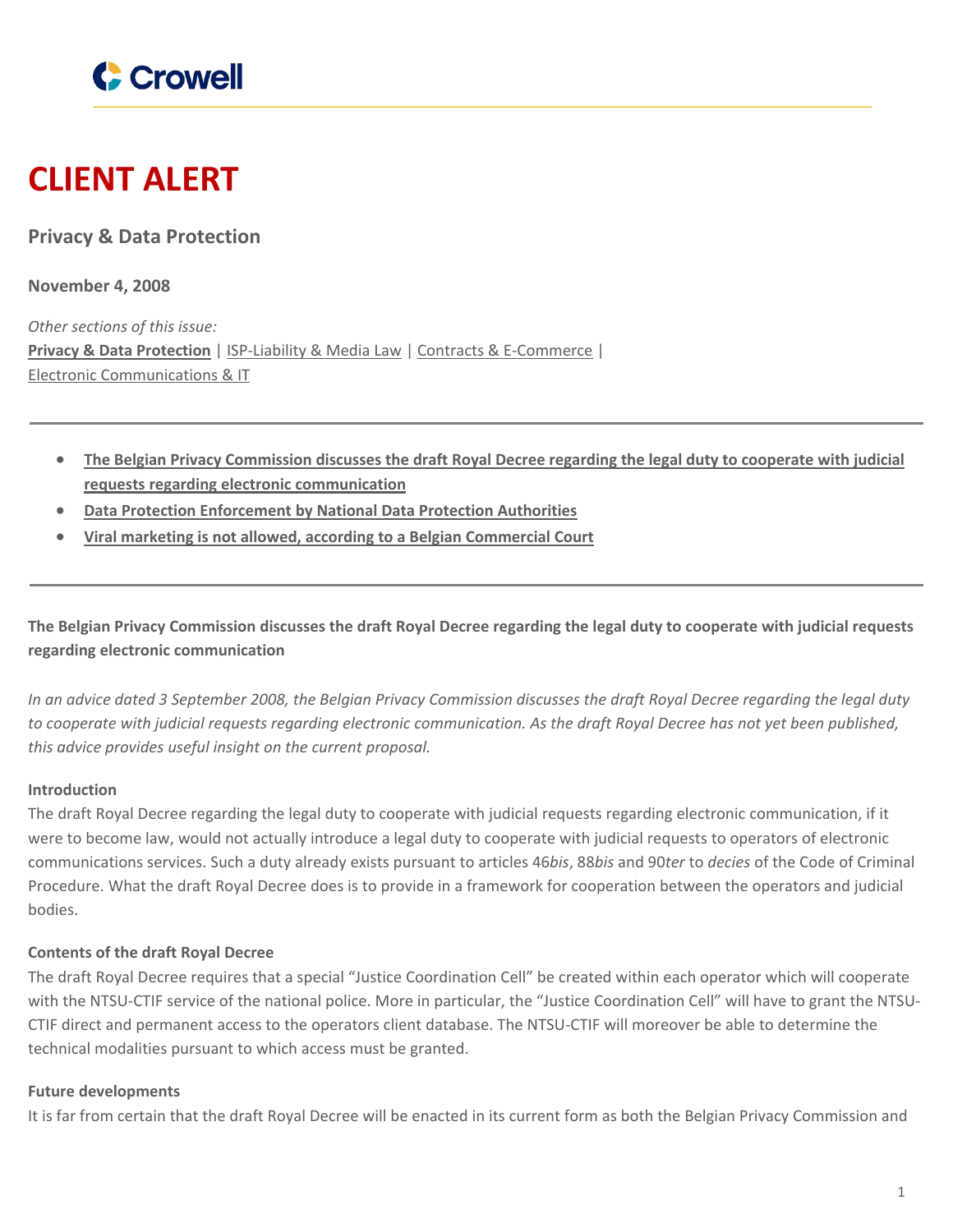

the Article 29 Working Party have strongly criticized systems where direct access to a database is granted. We will keep you informed in a future bulletin of any future developments.

*For more information, contact: Olivier Van Droogenbroek or [Thomas](http://www.crowell.com/Professionals/Thomas-De-Meese) De Meese.*

# <span id="page-1-0"></span>**Data Protection Enforcement by National Data Protection Authorities**

Whereas until recently, data protection obligations in Europe seemed to exist in theory only, being infrequently enforced in case of breach, there is an increasing number of recent examples where national data protection authorities are enforcing the laws. We highlight two recent enforcement actions, in Germany and Italy, where considerable penalties have been imposed.

## **Introduction**

Whereas until recently, privacy and data protection obligations in Europe seemed to exist in theory only, being infrequently enforced in case of breach, there is an increasing number of recent examples where national data protection authorities are enforcing the laws.

We here highlight two recent enforcement actions against supermarket chains, in Germany and Italy.

#### **Germany**

In September 2008 the competent privacy authorities in Germany imposed a fine of approximately 1.4 million Euro on the supermarket chain Lidl. Fines for individual stores ranged from 10.000 to 310.000 Euro.

Following an in depth investigation, Lidl was found guilty of having instructed several investigative agencies to systematically monitor employees regarding their private life, financial situation and behavior. Furthermore, Lidl was keeping and reading reports of the investigative agencies and did not appoint a responsible person for privacy protection within the company as it is required by German law. The keeping and reading of the reports led to fines between 3.000 and 15.000 Euro per report whereas the non-appointment of a responsible person for privacy protection within the company was fined with 10.000 Euro. In addition, Lidl was ordered to develop and implement a privacy policy.

#### **Italy**

The Italian Data Protection authority has fined the supermarket chain GS for abuse of its loyalty card scheme. GS was fined with a 54.000 Euro penalty for failing to provide customers with adequate information with respect to the use of the personal data collected for the purpose of this loyalty card scheme.

The supermarket chain not only processed the names of the customers, but also their e-mail addresses, mobile phone numbers, employment details, the number of receipts issued to them, details of products purchased and the details on the branches where the products were purchased. These data were used for customer specific advertising campaigns, without having ever obtained consent or informed the customers of such use.

# **Conclusion**

These two decisions are illustrative of the increased activity of national data protection authorities in Europe. As stated in our